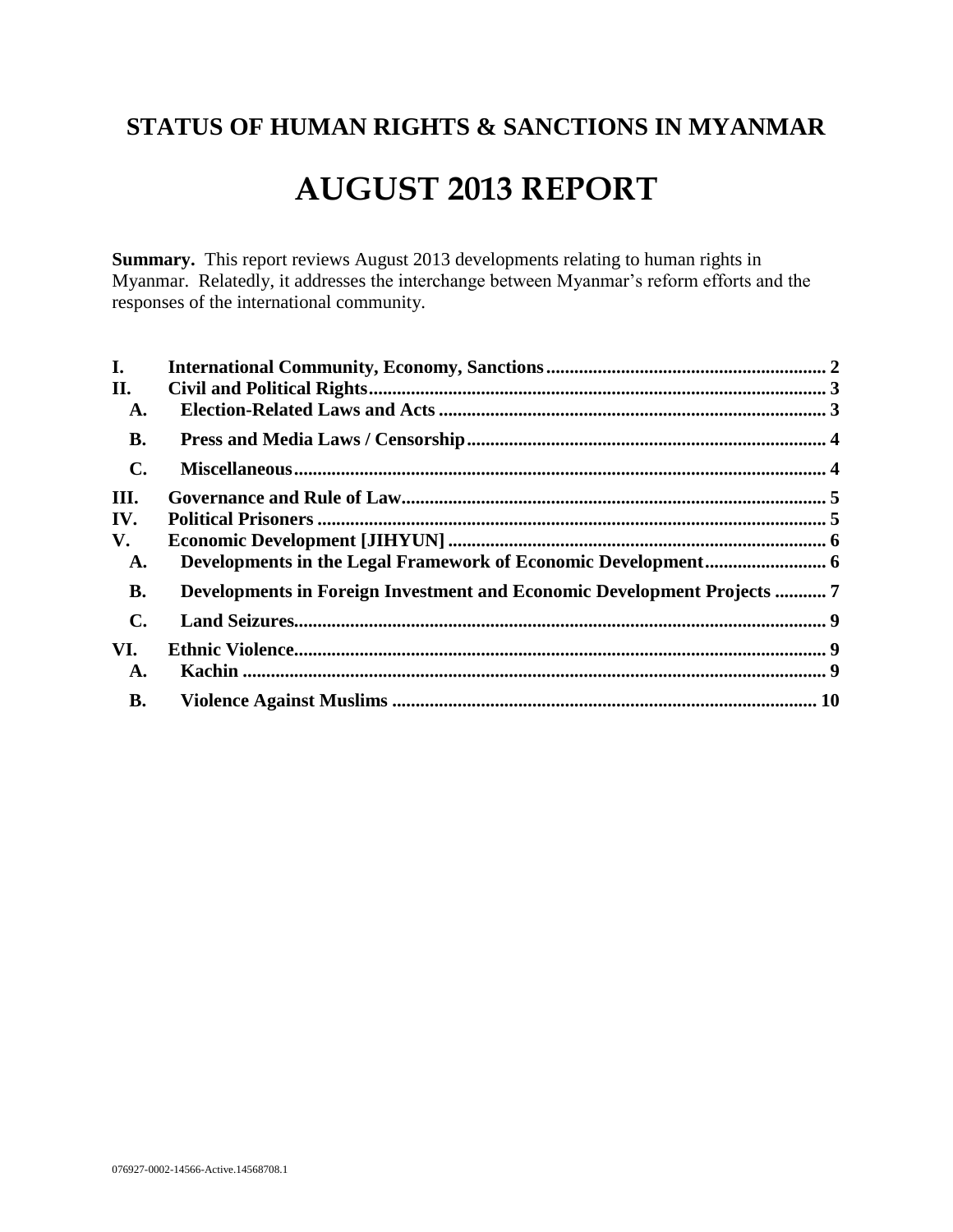#### <span id="page-1-0"></span>**I. International Community, Economy, Sanctions**

In August, the U.N. Special Rapporteur on Human Rights in Myanmar, Tomas Ojea Quintana, visited Myanmar on a 10-day mission investigating sectarian tensions and human rights abuses.<sup>1</sup> Quintana announced that he was attacked by a mob as he was traveling to a camp of Muslims displaced by sectarian violence in central Myanmar and that the crowd punched and kicked his vehicle while shouting abuse.<sup>2</sup> Quintana claimed that the government of Myanmar did not provide adequate security for him and his personnel.<sup>3</sup> The government disputed the severity of the attack, and said police accompanying the envoy quickly dispersed a crowd protesting his visit.<sup>4</sup> Quintana stated that "[t]he fear that I felt during this incident, being left totally unprotected by the nearby police, gave me an insight into the fear residents would have felt when being chased down by violent mobs."<sup>5</sup>

The incident in central Myanmar was not the only one marring Quintana's visit. In Sittwe, the capital of Rakhine state, where the violence against the Muslim Rohingya minority is focused, Buddhist protesters met Quintana's arrival wearing T-shirts reading "Get Out" and carrying signs labeling him a "Bengali Lobbyist."<sup>6</sup> As discussed further below, Quintana arrived amidst a significant amount of violence arising from tensions between Rohingya and the police, whom many Rohingya accuse of corruption and violence.<sup>7</sup> A government spokesman alleged that the Rohingya timed the violence to coincide with Quintana's visit.

Despite these incidents and the world attention that Muslim-Buddhist tensions have attracted in Myanmar, the U.S. continued to rescind certain parts of its remaining sanctions against Myanmar. On August 7, subsequent to the expiration of the legal authority for a ban on the import of products from Myanmar, President Obama issued Executive Order 13651 which repeals Executive Order 13310 (the executive order implementing the import ban). To date, only imports of jadeite and rubies (and jewelry containing them) remain prohibited, as well as imports relating to specific individuals and entities that "contribute to human rights abuses or undermine Myanmar's democratic reform process." A general license issued by the U.S. government body charged with implementing U.S. sanctions already permitted most Burmese imports, but Executive Order 13651 demonstrates the increasing ties between the U.S. and Myanmar.

Myanmar also played host to a high-level American official last month. United States Deputy National Security Advisor for Strategic Communications Ben Rhodes, who laid out the U.S. vision for Myanmar and noted "[w]e see the story as just beginning."<sup>8</sup> Mr. Rhodes stated during his visit that the US will only look forward in Myanmar and has no plans to play an active role in the pursuit of accountability for past injustices. Rhodes noted, "sorting through the past is an incredibly difficult issue," and further noted, "[t]he people of Myanmar will have to find a way to do that through political dialogue and through the political process and it would be very difficult for the United States to prescribe how that is done.<sup>[1,9]</sup>

Although this report has noted previously that one motivation behind Myanmar's economic and political opening to the West is concern that the country could otherwise be dominated by China, last month Myanmar was praised by Chinese Foreign Minister Wang Yi-Wang, who noted during a meeting with his Myanmar counterpart U Wunna Maung Lwin that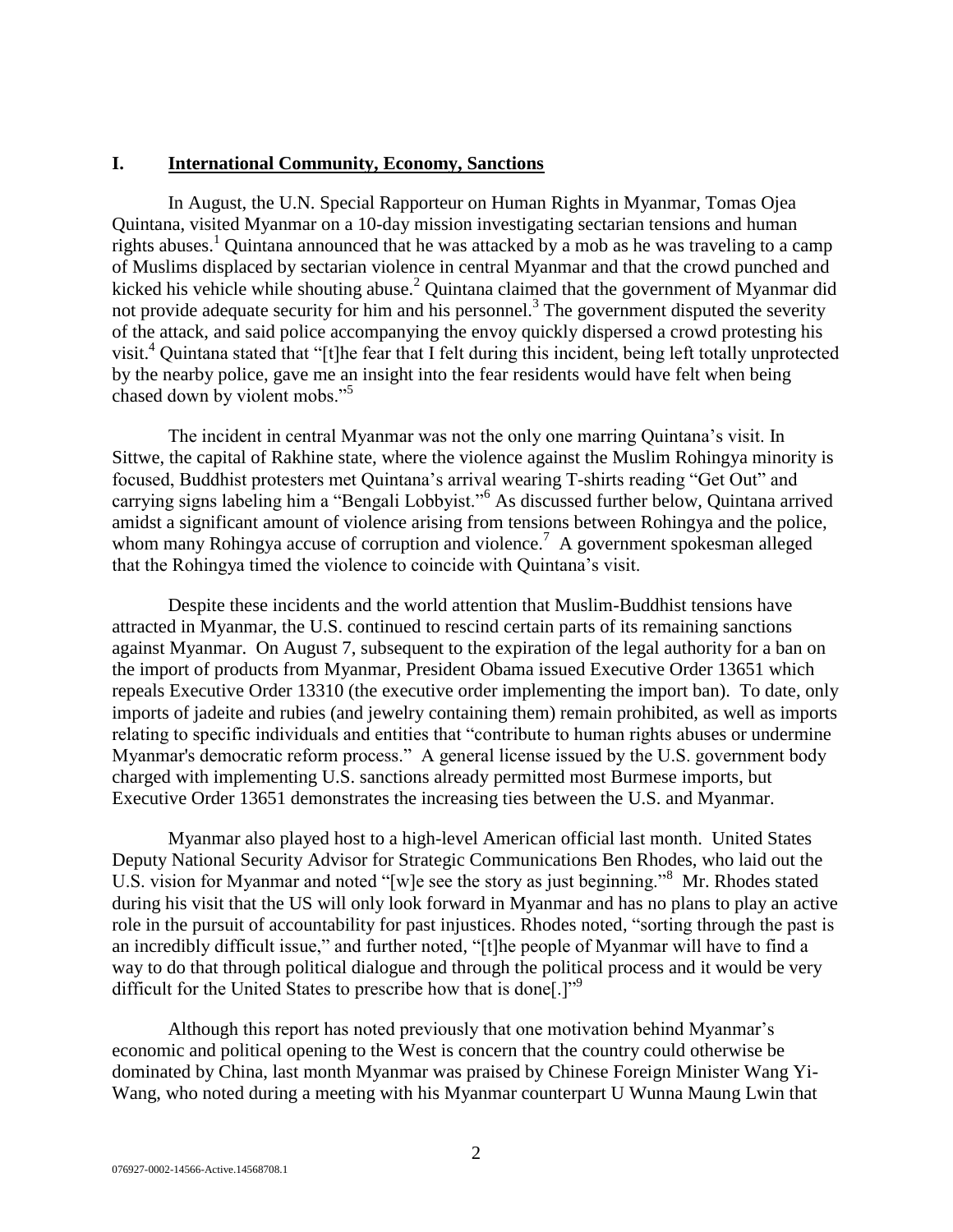China "is pleased to see that Myanmar has established and developed ties with other countries in the world.<sup>"10</sup> U Wunna Maung Lwin said "Myanmar valued China's long term support and is ready to strengthen cooperation on major projects, interconnectivity and border stability."<sup>11</sup>

Myanmar also received recognition last month for releasing 68 child soldiers, along with calls to accelerate the release of other young people who have been recruited into the country's military.<sup>12</sup> This was the largest release since, after years of negotiations, Myanmar signed an agreement in June 2012 with the United Nations to end the recruitment and use of child soldiers.<sup>13</sup> The latest report by U.N. Secretary-General Ban Ki-moon said that Myanmar's government had made progress in reducing the recruitment of children to serve as fighters but still needed to stamp out the practice.<sup>14</sup>

#### <span id="page-2-1"></span><span id="page-2-0"></span>**II. Civil and Political Rights**

#### **A. Election-Related Laws and Acts**

Last month, as mentioned in our July Report, the House of Representatives formed a committee to review the constitution made up of 109 lawmakers, including 52 from the ruling Union Solidarity and Development Party (USDP) party, 25 from the military and seven MPs from Suu Kyi's National League for Democracy (NLD) party. While the effectiveness of the committee is still in question, former general-turned-speaker Shwe Mann spoke out and told reporters in August that the decision to amend the constitution, or not, before the general election in 2015 will need the blessing of reformist President Thein Sein's government. <sup>15</sup> Shwe Mann said, "The main thing is that it's very important the administration is involved. Whenever a law is enacted, the involvement of the administrative body is very important." <sup>16</sup> He also added, "How far we can complete an amendment of the constitution depends on the struggle between committee members." The current president, Thein Sein, has yet to indicate if he will stand in the 2015 election, which is anticipated to be a milestone in Myanmar's transformation from an authoritarian nation to a democracy.  $17$ 

Earlier in the month, the speaker of the British House of Commons John Bercow delineated the need for continued reform to further the country's democratic transition in a speech given at the University of Yangon. During his speech, Bercow called for amendments to the 2008 Constitution that would enable inclusive democratic reforms and advised lawmakers to redefine eligibility for a presidential candidacy.<sup>18</sup> He said, "Any constitutional change that would not allow Daw Aung San Suu Kyi to be a candidate for president would be regarded in my country, and surely across the international community, as a joke in very poor taste," referring to a constitutional provision that prevents Suu Kyi from running for the office because her late husband and children are foreign nationals.<sup>19</sup> Bercow's speech and actions were a departure from the typical role of the speaker of Britain's lower house, as it is unusual for the speaker to make "political" comments.

On a separate note, an amendment was proposed by the Parliament to amend the constitution that would prohibit non-citizens from forming political parties, running for office or voting in elections, a move that would make it even more difficult for the Rohingya Muslim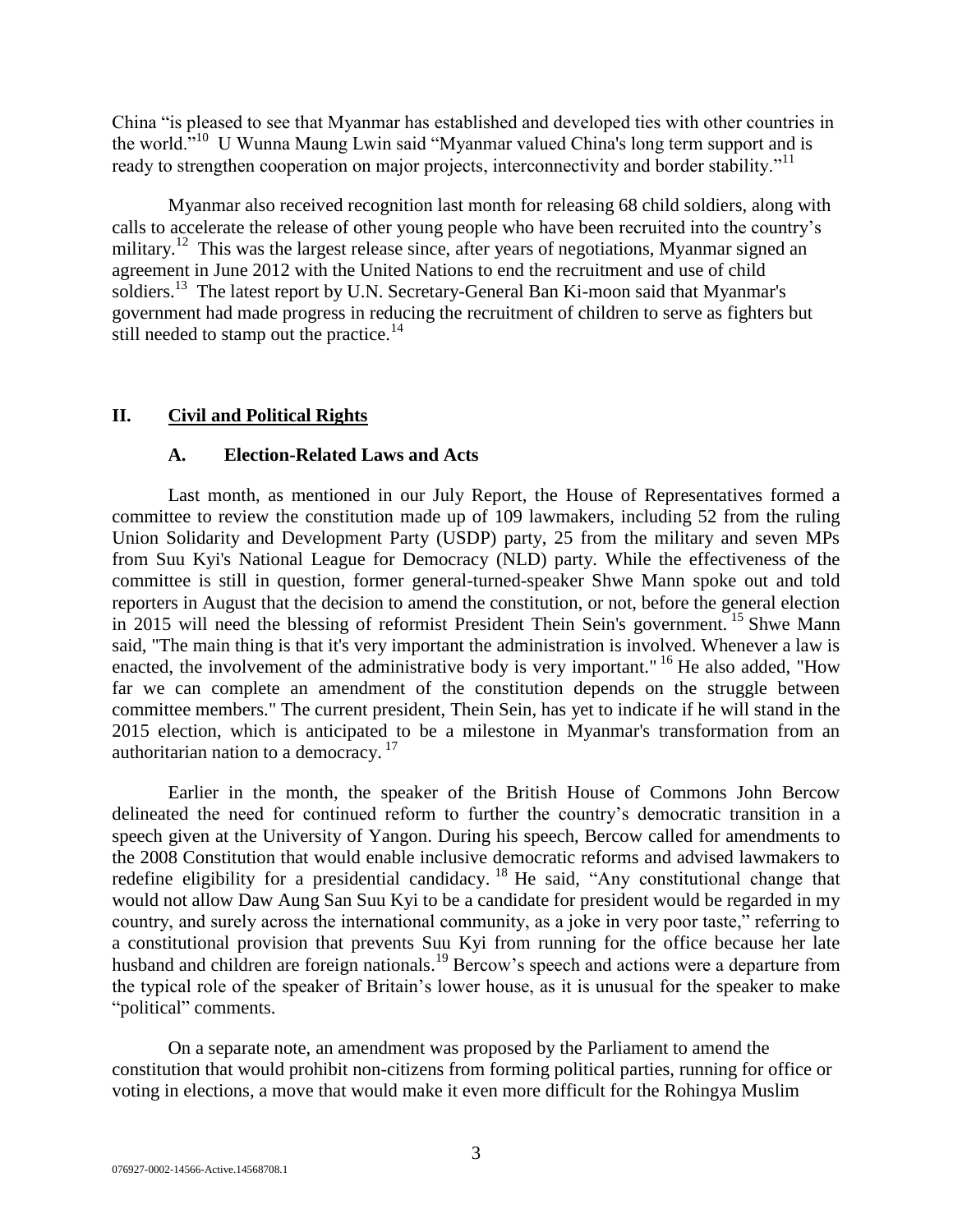minority to participate in political activities.<sup>20</sup> It was proposed by a lawmaker from the Rakhine Nationalities Development Party (RNDP), Dr. Aye Maung, who represents a constituency in west Burma's Rakhine State, where the Rohingyas have faced widespread discrimination and violence over the past year. He referred to other countries having similar laws in arguing that "it is wrong to let some people who are not citizens get involved with political parties or vote."<sup>21</sup> The current 2008 Constitution, written by the former military regime, allows people to form political parties, run for office and vote in elections if they possess a temporary ID card. The military-backed Union Solidarity and Development Party (USDP) took advantage of this law in the constitutional referendum in 2008 as well as the national elections in 2010 gaining votes of the Muslim minority. In opposition, Shwe Maung, a Muslim USDP lawmaker, said, "if this amendment is approved, it will be a rights abuse." Lawmakers will continue to discuss the proposal. $^{22}$ 

### **B. Press and Media Laws / Censorship**

<span id="page-3-0"></span>After long debate, the Interim Press Council (IPC) and the Ministry of Information (MOI) failed to resolve differences over three key articles in the proposed Media Bill and therefore the debate will be handed over to the bicameral assembly.<sup>23</sup> According to an MOI statement, the two sides were able to agree on 14 out of the 17 draft articles but could not reach an agreement on three articles. The unresolved issues relate to the issuing of media licenses, whether to maintain one central Press Council or whether to devolve powers to local levels, and the definition of what is in the "public interest".<sup>24</sup> It is now turned over to the hands of the legislators from both Houses of Parliament to make decisions on what will become law and what will be deleted. Earlier in the month, signatures in support of the Medial Bill drafted by media persons had been collected in Yangon, Taunggyi, Lashio, Magway and other towns. Signatures were collected by media persons and most of the people who signed in support of the Media Bill were students, businesspersons and politicians.<sup>25</sup>

Meanwhile, as mentioned in our July Report, a further draft law – the Printing and Publishing Enterprise Bill – continues to be debated in the Upper House.<sup>26</sup> Journalists and observers have criticized provisions in the draft Bill that permit certain authoritarian measures, including types of censorship. Once both the Lower and Upper House approve the bill, the Union Parliament will have the power to sign the legislation into law. Once passed, the legislation will replace the draconian 1962 Printers and Publishers Registration Act which was commonly utilized by the former military rulers to silence dissent and exert control.

#### **C. Miscellaneous**

<span id="page-3-1"></span>This month marked the  $25<sup>th</sup>$  anniversary of "8-8-88 Movement," a nationwide popular uprising calling for the removal of military dictatorship and the restoration of democratic government in Burma.<sup>27</sup> After 25 years, veterans of the "Four Eight" uprising came together to commemorate the movement and its fallen heroes. The biggest event in the country was held in Yangon on the 8th of this month with exhibitions, speeches, and a theatrical performance.<sup>28</sup>

Six activists who marched in Yangon on August 27 to protest a law governing peaceful assembly were detained and face charges under the same law they were demonstrating against.<sup>29</sup> The law in question is the Law on Peaceful Assembly and Peaceful Procession, which requires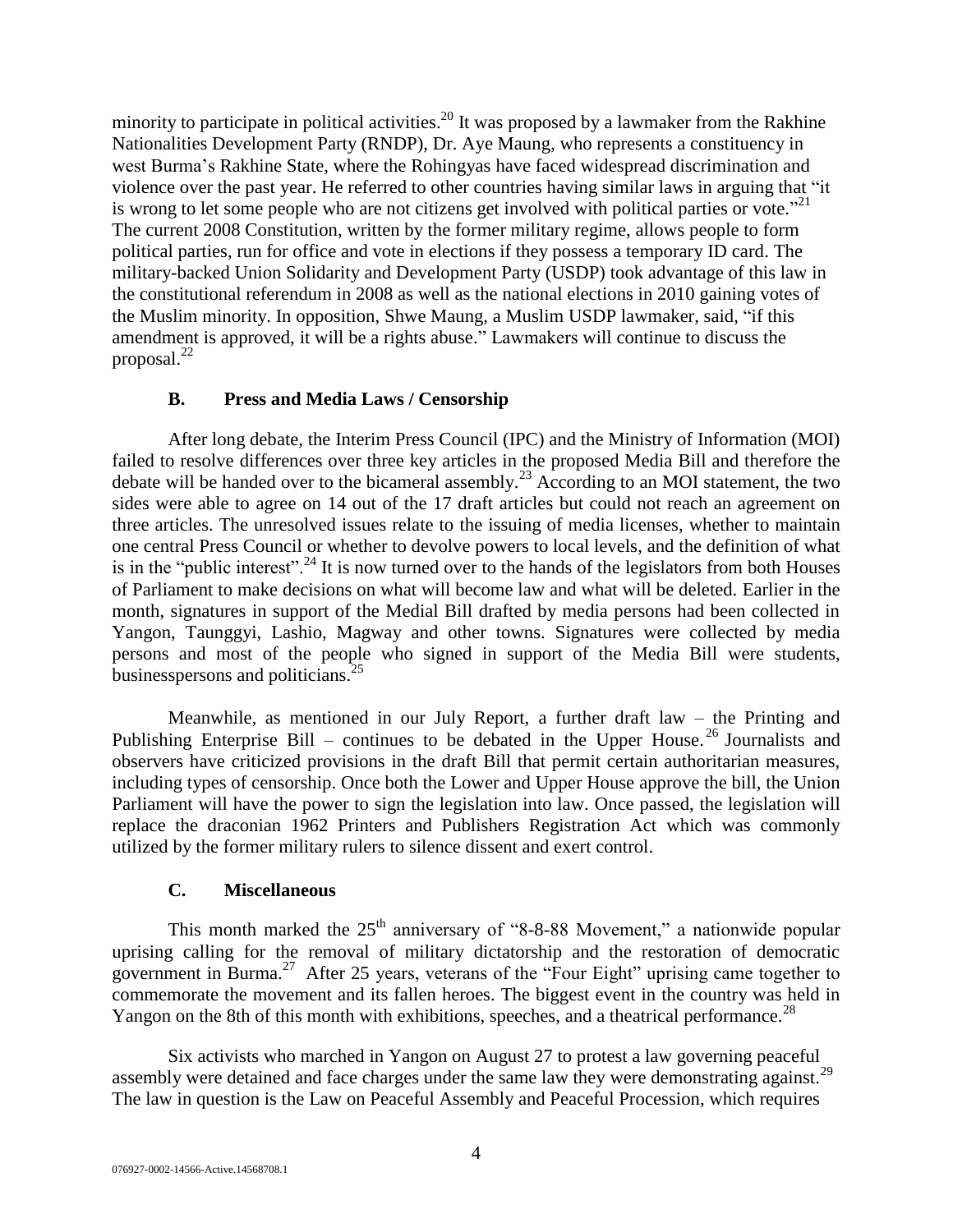individuals to obtain a permit to demonstrate and allows authorities to jail violators.<sup>30</sup> The six activists, who police say were marching without a permit, can be charged separately in each of the seven townships they marched through. $31$  The group of activists from civil society groups Generation Wave, Generation Youth, Democracy Force, and the Tawwin Wood Products Factory Workers' Union who marched through Yangon on Tuesday called for the release of all those held under the law and for an end to severe punishments for peaceful demonstrators.<sup>32</sup>

#### <span id="page-4-0"></span>**III. Governance and Rule of Law**

President Thein Sein has set up a national reform committee to help guide Myanmar's ongoing transition to democracy, according to the state-run New Light of Myanmar. The newspaper reported that Thein Sein in an address over the weekend stressed that his government would prioritize a "people-centered development approach" in the last 30 months of his first term in office, which concludes in 2015. The formation of the committee will be led by the president and reportedly came after a meeting of Union ministers, regional chief ministers and deputy ministers.<sup>33</sup>

Summoning Cabinet Ministers, Deputy Ministers and Chief Ministers of regional and state governments, Mr. Thein Sein urged government leaders to form delivery units or task forces and working groups to implement the policies on the ground through cooperation and coordination. He called on the Ministers to fulfill the prioritized tasks to bring positive results to the people, cooperating closely with local and foreign academicians, private organizations and civil society organizations, listening to the voices and wishes of the people.<sup>34</sup>

The Public Account Committee of the Parliament has reported that five Ministries owe 32455.911 million (Myanmar) kyats and \$22.89 million to the state budget. The Committee has submitted a report to the Parliament on August 27 with details of Ministries that have defaulted on their debt payment. The debtor ministries are the Ministry of Industry, Education, Health, Mines and Hotel and Tourism. The report states that the Ministry departments have not followed prescribed procedures as well as rules and regulations. As a result, the state budget is suffering a major setback.<sup>35</sup>

### <span id="page-4-1"></span>**IV. Political Prisoners**

It was reported this month that a group in Myanmar is planning to establish a permanent network across the country to look into the welfare of political prisoners amid new concerns of activists being arrested, even as President Thein Sein continues to grant amnesty to prisoners of conscience.<sup>36</sup> The proposed network would help campaign for the release of the remaining political prisoners and to support their family members until such release.<sup>37</sup>

A government backed committee will attempt to define the term "political prisoner" through the parliament, according to a meeting held with the Remaining Political Prisoners Scrutiny Committee in Yangon on August 30.<sup>38</sup> "Community-based organizations and political parties are required to work together and find a comprehensive definition of political prisoners.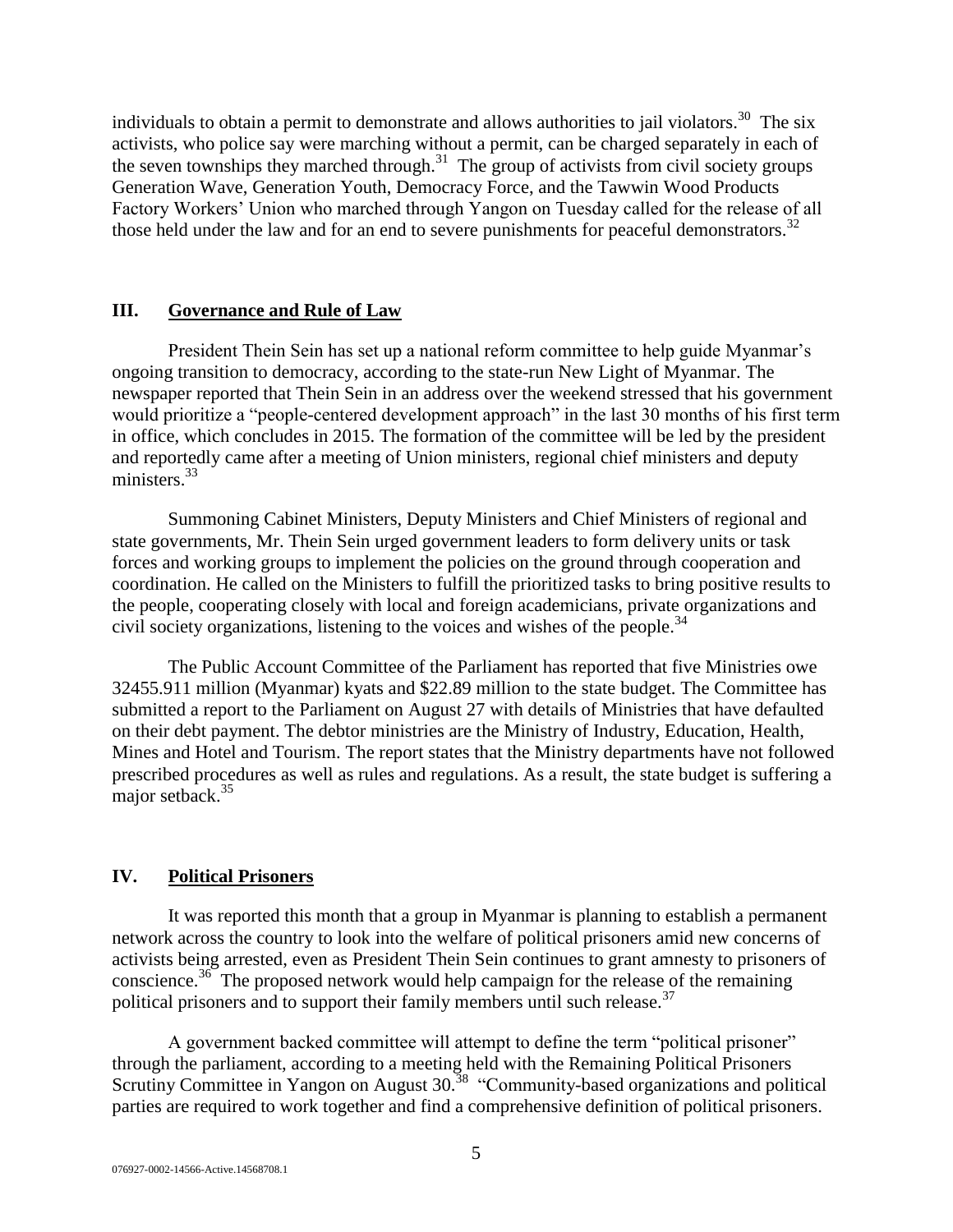When this matter is put on the agenda in Parliament, it will be passed as law," said Bo Kyi, joint secretary for the Assistance Association for Political Prisoners ("AAPP").  $^{39}$  Bo Kyi added that, according to the current temporary agreement, political prisoners are defined as "any individual who is detained or being legally punished for participation in various forms of political activity due to a belief that it would serve the interest of the country and its people."<sup>40</sup>

A senior monk, Rakhawantha, staged a hunger strike in front of Maha Bandoola Garden on August 3 demanding all political prisoners to be released on the anniversary of the 88 Student Uprising on August  $8.41$  The monk stated that the release of political prisoners in batches is only a political game and the public will view the government differently only after the remaining political prisoners have been released.<sup>42</sup>

### <span id="page-5-1"></span><span id="page-5-0"></span>**V. Economic Development**

### **A. Developments in the Legal Framework of Economic Development**

After the announcement last month to rewrite the Myanmar Companies Act of 1914, developments regarding the soon-to-be newly written Myanmar Companies Act continued this month. U Aung Naing Oo, director general of the Ministry for National Planning and Economic Development, said that the nearly 100-year-old Myanmar Companies Act will be revised and written in Burmese instead of English. $^{43}$  A recent report in the state-run New Light of Myanmar said the government will soon allow online company registration. The former law included a number of complicated procedures that are out of step with today's operating environment like the requirement to submit multiple copies of key documents, compared with the laws of many countries that now allow companies to register online.<sup>44</sup>

Myanmar's Union Parliament approved this month the telecommunications bill that was submitted to Parliament last November.<sup>45</sup> The law calls for the development of the country with telecommunications technology and more participation by the private sector in developing the telecommunications sector.<sup>46</sup> The bill allows foreign telecom companies to operate in the country with a license for a minimum of five years to a maximum of 20 years.<sup>47</sup> The country already granted two licenses to two foreign telecommunications operators in June.<sup>48</sup> At present, the staterun Myanmar Posts and Telecommunications (MPT) and Yatanarpon Teleport Co. Ltd are the primary operators of the country's communication services.<sup>49</sup> Myanmar's government plans to increase the percentage of mobile phone users to 80 percent by  $2015$ <sup>50</sup> Currently, only 7.08 percent of the 60 million total population have access to mobile phones.<sup>51</sup>

The Parliament also approved a loan from the World Bank in accordance with the Union Budget Law.<sup>52</sup> According to President Thein Sein, the World Bank Group will lend a total of US\$261.5 million to Myanmar for infrastructure projects. The loan will be provided at zero interest by the World Bank for Myanmar's telecommunications, electricity, education and financial projects.<sup>53</sup> About \$140 million will go to the Ministry of Power for a gas-fired and waste-to-energy power plant project in Thaton township.<sup>54</sup> Another \$31.5 million will go to the Ministry of Communications and Information Technology for the national telecommunications development projects.<sup>55</sup> The Education Ministry will be given \$60 million for school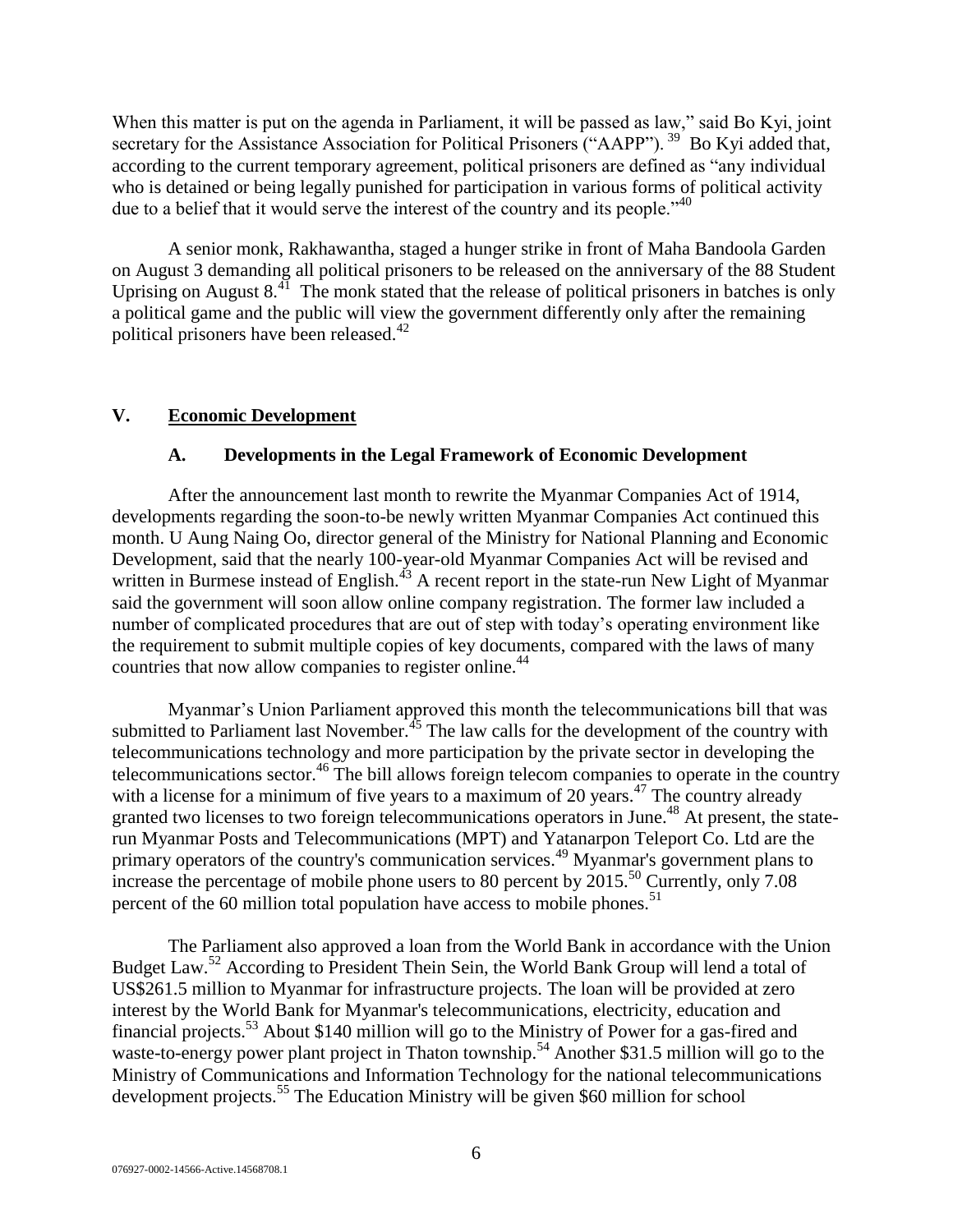development projects, scholarships and management training for senior officers.<sup>56</sup> The Ministry of Finance is to receive \$30 million to reform public-finance management systems.<sup>57</sup>

Continuing its efforts for financial reform after the Security Exchange Law was passed on July 31, 2013, the officials from the Ministry of Finance stated that a committee to look into establishing a capital market in Myanmar will be set up this year.<sup>58</sup> Japan's Daiwa Institute of Research will collaborate with the committee in establishing a capital market.<sup>59</sup> The committee's role is to firstly set up necessary infrastructures after which it will educate the public about the capital market, and the listing requirements for public companies, said Dr Maung Maung Thein, deputy minister for finance.<sup>60</sup> Myanmar is also preparing to establish the country's very first stock exchange in 2015 with the help of Tokyo Stock Exchange.<sup>61</sup> A financial services taskforce has also been launched by the Myanmar and UK governments to help develop financial products and services aimed at providing credit.<sup>62</sup> British companies will be drafted in by the Myanmar government to help kick-start its financial services sector and bring it in line with developed nations. 63

#### **B. Developments in Foreign Investment and Economic Development Projects**

<span id="page-6-0"></span>Contracted foreign investment in Myanmar was up 26%, or \$0.37 billion, compared to the previous year, amounting to \$1.77 billion in the first four months (April-July) of the fiscal year 2013-14.<sup>64</sup> Japan injected \$0.18 billion of the total into five enterprises, accounting for 10%, according to U Aung Naing Oo, director general of the Directorate of the Investment and Company Administration (DICA) under the Ministry of National Planning and Economic Development.

Contracted foreign investment in Myanmar from 32 countries and regions hit \$42.95 billion between 1988 and the end of July 2013, according to the latest official figures.<sup>65</sup> China took the lead with \$14.188 billion, accounting for 33.04% of the total foreign investment, followed by Thailand (\$9.979 billion), China's Hong Kong Special Administrative Region (\$6.404 billion), Britain (\$3.045 billion), South Korea (\$3.018 billion), Singapore (\$2.358 billion) and Malaysia (\$1.034 billion).<sup>66</sup> Within sectors, the power sector took the lead with \$19.237 billion, accounting for 44.79% of the total, followed by oil and gas (\$14.372 billion), mining (\$2.829 billion), manufacturing (\$2.749 billion), hotels and tourism (\$1.585 billion) and real estate  $$1.056$  billion).<sup>67</sup>

The inflow of foreign investments continued this month as global oil and gas companies rushed to tap the vast and largely untouched hydrocarbon reserves in Myanmar as well as to build power facilities.<sup>68</sup> A Memorandum of Understanding (MoU) was signed between Thailandbased Emerald Grand Hotel Company Limited and the Myanmar Port Authority, to launch the Kalar Gote Deep Sea port aero power project which is estimated at \$10 billion according to the MoU.<sup>69</sup> Dr. Toe Toe Aung, the City Development Minister from Mon State said that they expect to create approximately 12000 jobs when the Deep Sea Port project is complete, adding that the completion of the project will alleviate the need for many youths to go to foreign countries to look for jobs.<sup>70</sup> Currently around 60% of the youths from this region go to foreign countries in search of job opportunities. $71$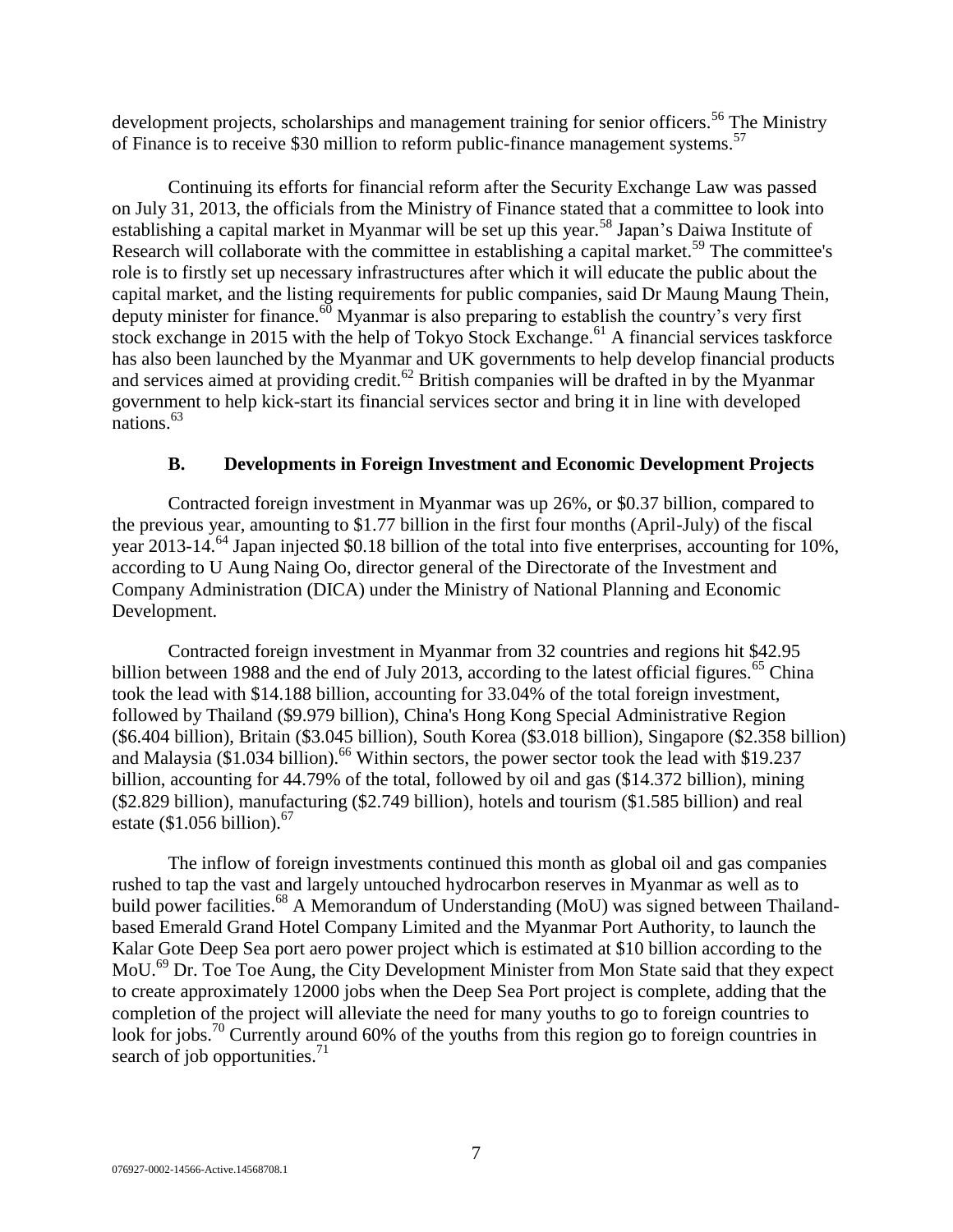The two foreign telecom companies awarded licenses in June also announced their plans for investment in Myanmar. Telenor Myanmar will operate as a 100% foreign-owned venture and announced plans to employ 3000 Myanmar nationals.<sup>72</sup> Ooredoo stated that 99% of their staff will be Myanmar nationals and announced its plans to spend \$60 million within 10 years on social development projects in Myanmar.<sup>73</sup> The social development projects range from educational and vocational training for Myanmar students to promoting development of health care.<sup>74</sup>

There has been an unprecedented surge of foreign visitors to Myanmar since 2011 with the number of visitors skyrocketing to a record high of one million people in 2012.<sup>75</sup> With both tourists and business travelers flocking to Yangon, the country's commercial capital, hotels are close to full occupancy, compared with an estimated 30% two years ago, according to Scipio Services Co., a real estate advisory company in the city.<sup>76</sup> Rents in Yangon's office buildings now surpass \$100 a square foot, higher than the \$75 average for downtown Manhattan, according to broker CBRE Group.<sup> $\frac{7}{7}$ </sup> However, Myanmar does not have the infrastructure to accommodate all the visitors.<sup>78</sup> The Ministry of Hotels and Tourism announced that American businessmen have offered to invest in the hotel sector as privately owned enterprises or joint ventures with Myanmar partners.<sup>79</sup> The announcement came after Senator Jim Webb, Christopher Kingsley from Brownstone Furniture and special delegates met with U Htay Aung, Minister of Hotels and Tourism.<sup>80</sup> They expressed interest in investing in Yangon, Pyin Oo Lwin and Bagan, to accommodate the growing number of visitors.<sup>81</sup>

South Korea's Incheon Airport is now in talks with Myanmar's Department of Civil Aviation to build Myanmar's new \$1.1 billion global air hub after the project drew global competition from bidders in Asia and Europe last month.<sup>82</sup> They are aiming to sign a contract this year, open the facility in 2018 and operate it for 50 years. $83$  Incheon Airport plans to set up an industrial complex in Myanmar to help companies enter the market, and will provide support for building schools and agricultural goods processing factories.<sup>84</sup>

Despite the influx of foreign investment in Myanmar, particularly from countries in Asia like Japan, China and Thailand, the human rights NGO Burma Campaign UK said this month that some British firms are still staying out of Myanmar as they are skeptical of President Thein Sein's reforms and concerned about continuing military influences in business.<sup>85</sup>

U.S. blacklisted companies with ties to the military regime era evidently continue to thrive.<sup>86</sup> Pioneer Aerodrome Services, a subsidiary of Asia World, has reportedly been awarded a government contract to modernize Yangon International Airport this month.<sup>87</sup> Steven Law, also known as Tun Myint Naing, controls Asia World and was blackballed by the U.S. government for links with the former military regime and Myanmar's illegal drugs trade.<sup>88</sup> U.S. companies are still prohibited from doing business with Law, but he has openly formed a consortium with China Harbour Engineering Company and Malaysia Airport Consultant Services to work on the airport.<sup>89</sup>

In May, U.S. blacklisted Myanmar businessman Tay Za was given a contract to control all import and export cargo handling services at Yangon International Airport. Tay Za was placed on a U.S. government blacklist for his close links with the former military regime of Gen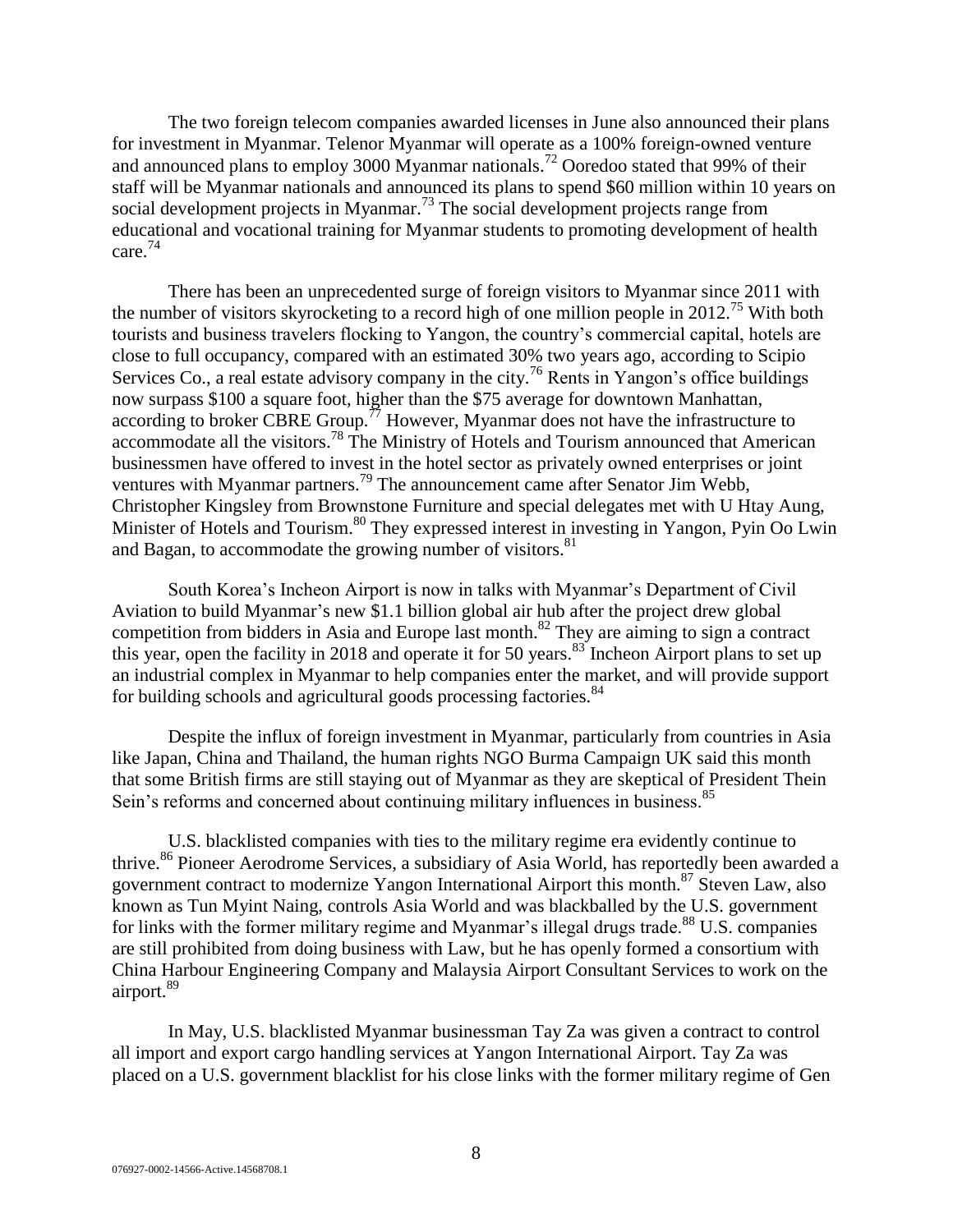Than Shwe.<sup>90</sup> The businessman has been accused by the United States of involvement in trade in weapons and drugs, and in money laundering in the past.<sup>91</sup>

In contrast to the fanfare of many foreign companies arriving in Myanmar, some are quietly slipping in; they are the companies in the tobacco industry.  $92$  Last month British American Tobacco formalized a \$50 million investment over five years to produce and sell its brands in Myanmar.<sup>93</sup> This comes after Japan Tobacco already set up operations last year, and China's largest tobacco producer is also soon to enter the market.<sup>94</sup> While such investments will be creating jobs with factories being built, they have also raised concern in a country where tobacco laws are lax and weakly enforced.<sup>95</sup>

## **C. Land Seizures**

<span id="page-8-0"></span>On August 2, 2013, human rights defender Ko Htin Kyaw was arrested on charges of insulting the state after participating in a peaceful protest against illegal land seizures on July 30, 2013.<sup>96</sup> Three other peaceful protesters, themselves victims of illegal land seizures, were arrested alongside him.<sup>97</sup> They were not given any opportunity to contact a lawyer and were refused bail.<sup>98</sup> If Ko Htin Kyaw is found guilty, he may be sentenced to up to 3 years imprisonment.<sup>99</sup> The charges relate to a peaceful protest held to express frustration at the government for its failure to stop a local man from illegally evicting three victims. They alleged that the government did not act despite an acknowledgement from the authorities of the land seizure's illegality and the existence of considerable evidence to support the claim.<sup>100</sup>

On August 19 and 20, hundreds of farmers protested in Yangon, Myanmar's commercial center, to demand amendments to the 2012 law on land seizures.<sup>101</sup> The law, enacted by the civilian government, set up a complicated process for farmers to seek compensation that depends on the farmers having paperwork showing that they were using the land, even though record keeping is poor in the country.<sup>102</sup>

# <span id="page-8-2"></span><span id="page-8-1"></span>**VI. Ethnic Violence**

### **A. Kachin**

This month, the government refused to allow the UN Special Rapporteur for Human Rights, Tomas Ojea Quintana, to visit Laiza, the location of the Kachin Independence Organization ("KIO") headquarters.<sup>103</sup> However, the government later approved the UN Secretary-General's Special Advisor on Burma, Vijay Nambiar, to visit the town.<sup>104</sup> Nambiar met with KIO negotiating teams and encouraged the KIO to continue to engage in the peace process.<sup>105</sup> Nambiar also visited camps of people displaced by war between the government and the KIO and pledged the UN's support.<sup>106</sup>

Despite the Myanmar government reaching a seven-point agreement with the KIO toward a cease-fire deal in May, there have been reports of recent government-committed violence against Kachin. According to a report by the Irrawaddy, dozens of Kachin men in recent years have been arrested and accused of being KIO members and sympathizers. Their relatives say that the government tortured the accused men for days on end and forced them to make false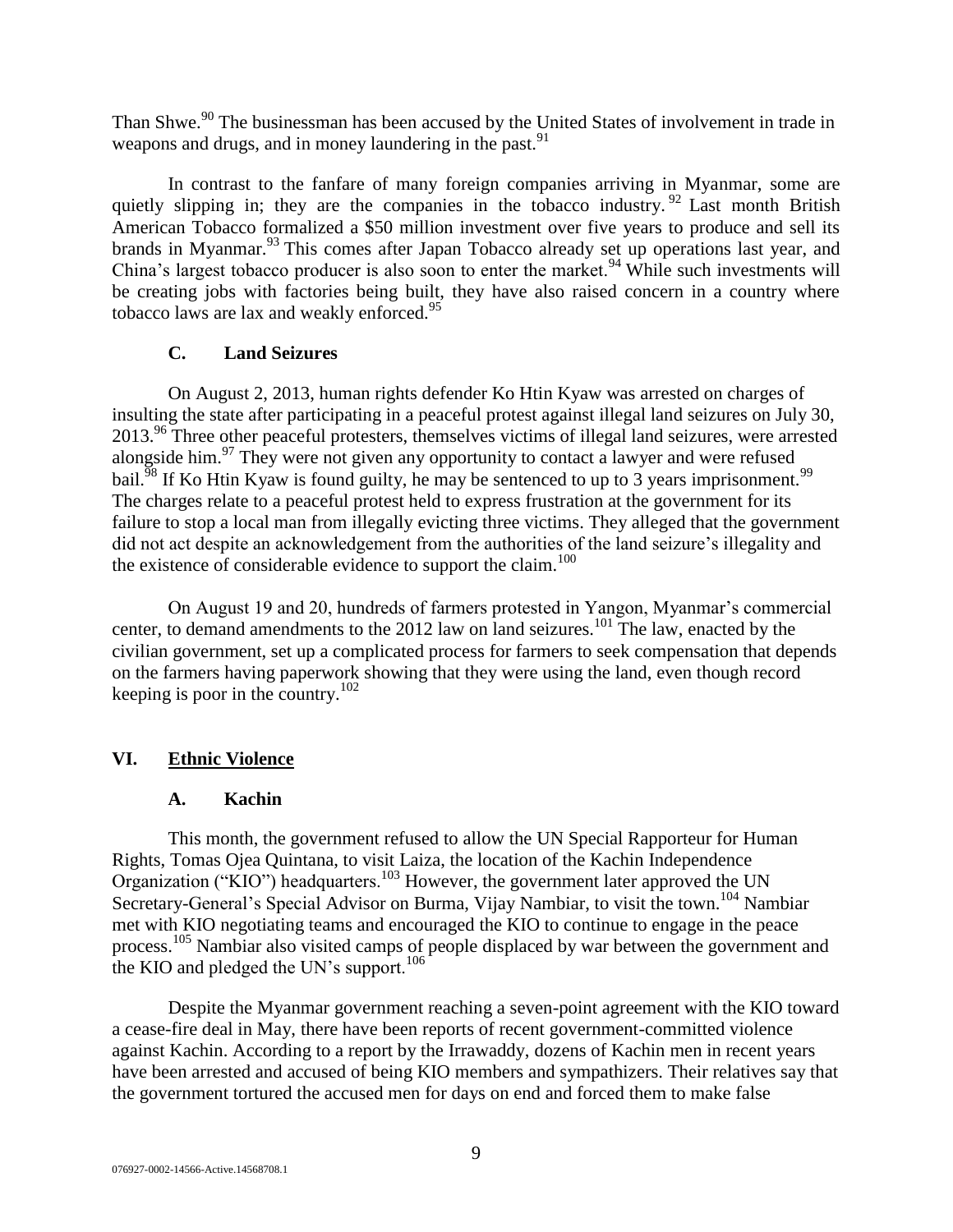confessions.<sup>107</sup> Survivors attest to being cut with knives, poked with sharp objects, struck in the head and forced to perform sexual acts on fellow detainees.<sup>108</sup>

Also in late August, the Myanmar Army and government-backed militias fought deadly gun battles with the Kachin Independent Army ("KIA"). According to the KIA, a force of 300 government and border guard troops attacked the KIA in a frontline area near Putao, a town located in northern Kachin State, and two government troops died.<sup>109</sup>

### **B. Violence Against Muslims**

<span id="page-9-0"></span>UN Special Rapporteur Quintana said he was attacked by an angry mob in what he called a "very violent incident" while travelling to a camp of displaced Rohingya Muslims in Meiktila, the site of violence earlier this year between Buddhists and Muslims. Hundreds of Burmese people, apparently Buddhists upset at UN involvement in what they see as a domestic security issue, surrounded Quintana's car, striking the vehicle and shouting abuse, while police security stood by. $110$ 

There were two major incidents of violence involving Muslims in August. On the morning of August 9th, the battered corpse of a fisherman washed up on the shore of the Ohntawgyi village near Sittwe, which contains a large camp for dispossessed Rohingya Muslims. An argument began between camp residents and the local police over the cause of death and the handling of the body.<sup>111</sup> The argument escalated until displaced Rohingya burned down a police outpost, creating a roadblock, and fought police with sticks and catapults, while the police fired rubber bullets, tear gas and live rounds. Reports ranged from two to five deaths as a result of the altercation and a dozen people were injured. $112$  This is the third instance of fatal police gunfire against the dispossessed Muslims in the area since June.<sup>113</sup> A Rohingya activist was later arrested for sharing pictures of the police crackdown on Facebook.<sup>114</sup>

On August 24th, after rumors had begun circulating around the Sagaing Region's Htan Gone village that a Muslim man had been detained after trying to sexually assault a Buddhist woman, a mob of 1,000 Buddhists descended upon the local police station where the man was being held and demanded he be handed over. When police refused, the Buddhist rioters burned  $42$  Muslim homes and a dozen shops.<sup>115</sup> The riots lasted through the night and only dispersed after security forces arrived in the morning. Two people were injured in the riots and 318 people have been left homeless.<sup>116</sup> Opposition lawmakers criticized local authorities for not controlling the crowd at the outset of the riots. <sup>117</sup> The local Parliamentary representative blamed local authorities for a lack of preparation for a riot in a town that is fifty percent Muslim and the lack of transparency around the investigation of the riot.<sup>118</sup>

Violence against the Rohingya has reverberated outside Myanmar's borders. A bomb exploded outside a Buddhist temple in Jakarta, Indonesia, injuring three people in an alleged protest against attacks on Rohingya. Indonesian Religious Affairs Minister Suryadharma Ali said a note was found at the site saying "We hear the screams of the Rohingya."<sup>119</sup> Also, scores of Rohingya refugees seeking asylum in Thailand escaped from harsh detention centers in separate mass jailbreaks of 30,<sup>120</sup> 87<sup>121</sup> and 17<sup>122</sup> people in August. And the Burmese police are hunting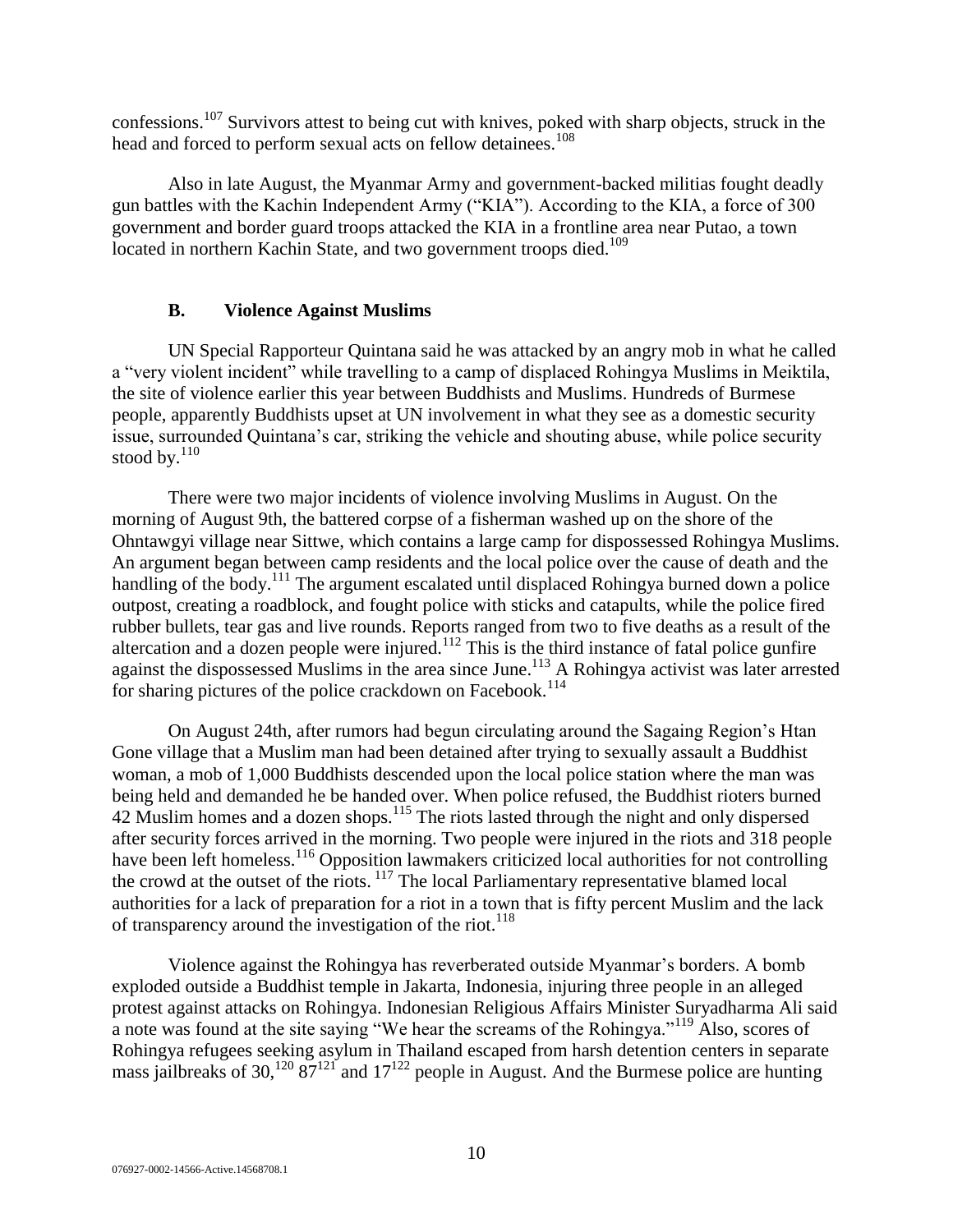for three Muslim men who entered Myanmar from Thailand who they suspect of plotting a bomb attack.<sup>123</sup>

|        | <sup>1</sup> Wall Street Journal, August 22, 2013:                                                           |
|--------|--------------------------------------------------------------------------------------------------------------|
|        | http://online.wsj.com/article/SB10001424127887323980604579028470044647520.html                               |
|        | $2$ Wall Street Journal, August 22, 2013:                                                                    |
|        | http://online.wsj.com/article/SB10001424127887323980604579028470044647520.html                               |
|        | <sup>3</sup> Wall Street Journal, August 22, 2013:                                                           |
|        | http://online.wsj.com/article/SB10001424127887323980604579028470044647520.html                               |
|        | <sup>4</sup> Wall Street Journal, August 22, 2013:                                                           |
|        | http://online.wsj.com/article/SB10001424127887323980604579028470044647520.html                               |
|        | <sup>5</sup> Wall Street Journal, August 22, 2013:                                                           |
|        | http://online.wsj.com/article/SB10001424127887323980604579028470044647520.html                               |
|        | <sup>6</sup> Reuters, August 12, 2013: http://www.nbcnews.com/id/52733601/ns/world_news/t/fresh-myanmar-     |
|        | clashes-signal-growing-muslim-desperation/                                                                   |
|        |                                                                                                              |
|        | <sup>7</sup> Reuters, August 12, 2013: http://www.nbcnews.com/id/52733601/ns/world_news/t/fresh-myanmar-     |
|        | clashes-signal-growing-muslim-desperation/                                                                   |
|        | <sup>8</sup> Myanmar Times, August 21, 2013: http://www.mmtimes.com/index.php/opinion/7906-us-and-           |
|        | myanmar-full-steam-ahead.html                                                                                |
|        | <sup>9</sup> Myanmar Times, August 21, 2013: http://www.mmtimes.com/index.php/opinion/7906-us-and-           |
|        | myanmar-full-steam-ahead.html                                                                                |
|        | <sup>10</sup> Xinhuanet, August 28, 2013: http://news.xinhuanet.com/english/china/2013-08/28/c_132671127.htm |
|        | <sup>11</sup> Xinhuanet, August 28, 2013: http://news.xinhuanet.com/english/china/2013-08/28/c_132671127.htm |
|        | <sup>12</sup> Reuters, August 7, 2013: http://www.trust.org/item/20130807101400-wc6hq/                       |
|        | <sup>13</sup> Reuters, August 7, 2013: http://www.trust.org/item/20130807101400-wc6hq/                       |
|        | <sup>14</sup> Reuters, August 7, 2013: http://www.trust.org/item/20130807101400-wc6hq/                       |
| 15     | Mizzima, August 17, 2013, http://www.mizzima.com/news-91481/prisoner-watch/9868-                             |
|        | myanmar-government-pivotal-in-constitutional-change                                                          |
| 16     | Id.                                                                                                          |
| 17     | Id.                                                                                                          |
| 18     | The Irrawaddy, August 1, 2013, http://www.irrawaddy.org/archives/41177                                       |
| 19     | Id.                                                                                                          |
| $20\,$ |                                                                                                              |
| 21     | The Irrawaddy, August 27, 2013, http://www.irrawaddy.org/archives/42927                                      |
| 22     | Id.                                                                                                          |
| 23     | Id.                                                                                                          |
| 24     | DVB, August 20, 2013, http://www.dvb.no/news/media-law-unresolved-in-parliament/31678                        |
| 25     | Id.                                                                                                          |
|        | Mizzima, August 6, 2013, http://www.mizzima.com/news/media/9795-signatures-supporting-media-bill-            |
| 26     | collected-in-yangon-and-other-towns                                                                          |
| 27     | DVB, August 20, 2013, http://www.dvb.no/news/media-law-unresolved-in-parliament/31678                        |
|        | Foreign Policy, Aug. 19,                                                                                     |
|        | http://transitions.foreignpolicy.com/posts/2013/08/19/paying the debt 25 years later burmas st               |
|        | ruggle_for_freedom_isnt_over                                                                                 |
| 28     | Id.                                                                                                          |
| 29     | Radio Free Asia, Aug. 27, http://www.rfa.org/english/news/myanmar/peaceful-assembly-                         |
|        | 08272013180544.html                                                                                          |
| 30     | Id.                                                                                                          |
| 31     | Id.                                                                                                          |
| 32     | Id.                                                                                                          |
|        |                                                                                                              |

<sup>&</sup>lt;sup>33</sup> The Irrawaddy, August 12, 2013:<http://www.irrawaddy.org/archives/41797>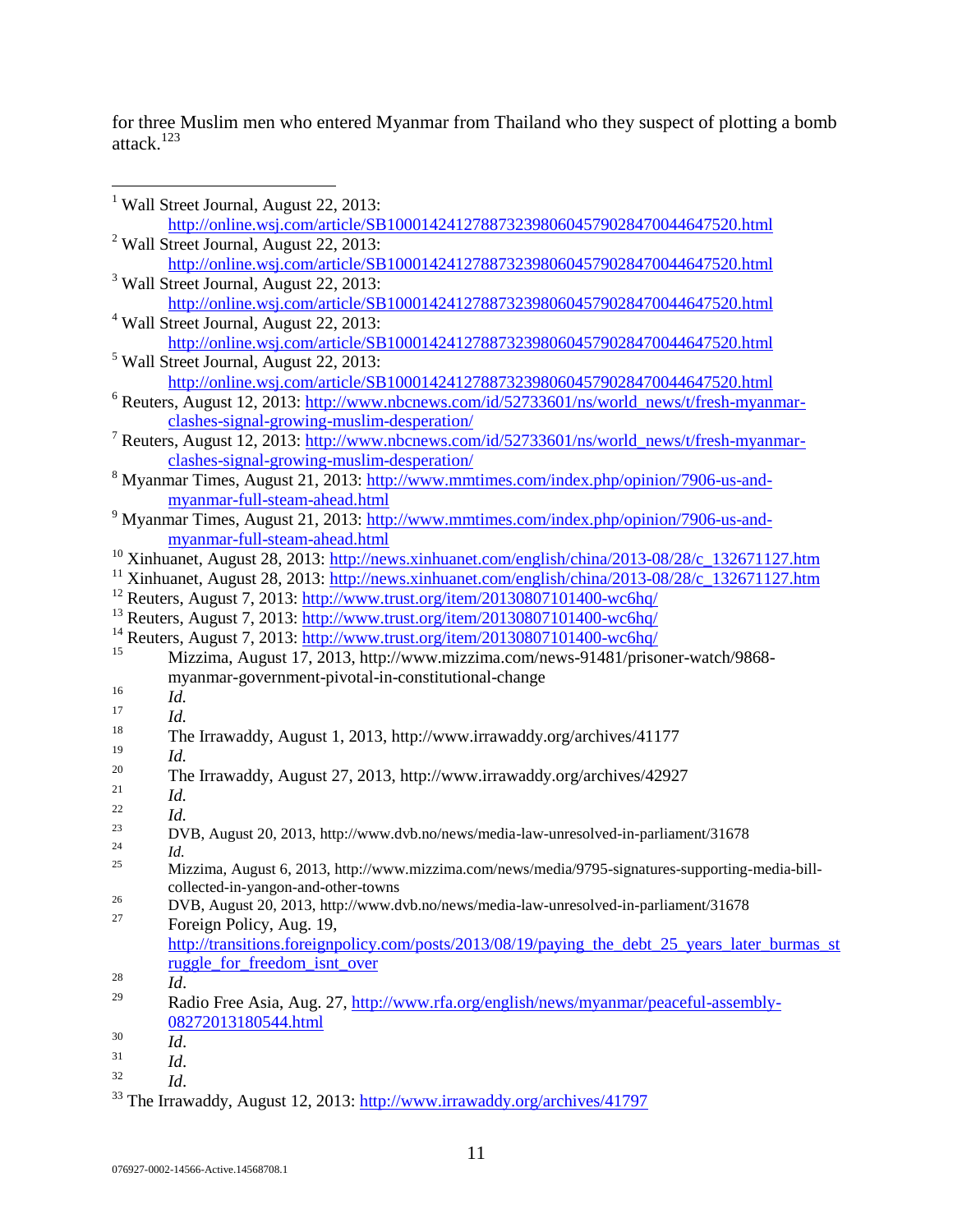|    | <sup>34</sup> Mizzima, August 10, 2013: http://www.mizzima.com/news/myanmar/9819-myanmar-sets-up-national-                                                              |
|----|-------------------------------------------------------------------------------------------------------------------------------------------------------------------------|
|    | reform-committee-to-boost-reform                                                                                                                                        |
|    | <sup>35</sup> Mizzima, August 28, 2013: http://www.mizzima.com/news/myanmar/9943-ministries-owe-state-                                                                  |
|    | budget-over-usd-55-million-in-debt                                                                                                                                      |
| 36 | Radio Free Asia, Aug. 20, 2013, http://www.rfa.org/english/news/myanmar/prisoners-                                                                                      |
|    |                                                                                                                                                                         |
| 37 | 08202013191502.html                                                                                                                                                     |
|    | Radio Free Asia, Aug. 20, 2013, http://www.rfa.org/english/news/myanmar/prisoners-                                                                                      |
|    | 08202013191502.html                                                                                                                                                     |
| 38 | Eleven Myanmar, Sep. 2, 2013, http://www.elevenmyanmar.com/politics/3266-government-                                                                                    |
|    | seeks-to-define-political-prisoner-through-parliament                                                                                                                   |
| 39 | Id.                                                                                                                                                                     |
| 40 | Id.                                                                                                                                                                     |
| 41 |                                                                                                                                                                         |
|    | Eleven Myanmar, Aug. 4, http://www.elevenmyanmar.com/national/2960-monk-on-hunger-                                                                                      |
|    | strike-for-the-release-of-all-political-prisoners                                                                                                                       |
| 42 | Id.                                                                                                                                                                     |
| 43 | Myanmar Times, August 4, 2013: http://www.mmtimes.com/index.php/business/7674-myanmar-companies-act-set-for-                                                            |
|    | revision.html                                                                                                                                                           |
| 44 | Id.                                                                                                                                                                     |
| 45 | Mizzima, August 28, 2013: http://www.mizzima.com/news-91481/prisoner-watch/9937-myanmar-s-parliament-                                                                   |
| 46 | approves-telecommunications-bill                                                                                                                                        |
| 47 | Id.                                                                                                                                                                     |
| 48 | Id.<br>Id.                                                                                                                                                              |
| 49 | Id.                                                                                                                                                                     |
| 50 | Id.                                                                                                                                                                     |
| 51 | Id.                                                                                                                                                                     |
| 52 | The Nation, August 30, 2013: http://www.nationmultimedia.com/aec/WB-to-fund-\$260m-of-projects-30213721.html                                                            |
| 53 | Id.                                                                                                                                                                     |
| 54 | Id.                                                                                                                                                                     |
| 55 | Id.                                                                                                                                                                     |
| 56 | Id.                                                                                                                                                                     |
| 57 | Id.                                                                                                                                                                     |
| 58 | Eleven, August 5, 2013: http://www.elevenmyanmar.com/business/3063-myanmar-committee-to-look-into-                                                                      |
| 59 | establishing-capital-market                                                                                                                                             |
| 60 | Id.                                                                                                                                                                     |
| 61 | Id.                                                                                                                                                                     |
| 62 | Id.                                                                                                                                                                     |
|    | The Telegraph, August 6, 2013: http://www.telegraph.co.uk/finance/personalfinance/expat-money/10216819/British-<br>companies-to-help-boost-Burmas-financial-sector.html |
| 63 | Id.                                                                                                                                                                     |
| 64 | Mizzima, August 23, 2013: http://www.mizzima.com/business/investment/9913-foreign-investment-in-myanmar-up-                                                             |
|    | 24-pct-in-4-months-of-fy-2013-14                                                                                                                                        |
| 65 | Id.                                                                                                                                                                     |
| 66 | Id.                                                                                                                                                                     |
| 67 | Id.                                                                                                                                                                     |
| 68 | E&P Magazine, August 14, 2013: http://www.epmag.com/Technology-Regulations/Companies-Line-For-Myanmar-<br><b>Blocks_120911</b>                                          |
| 69 | Id.                                                                                                                                                                     |
| 70 | Id.                                                                                                                                                                     |
| 71 | Id.                                                                                                                                                                     |
| 72 | Mizzima, August 15, 2013: http://www.mizzima.com/business/investment/9851-telenor-to-recruit-3000-myanmar-staff                                                         |
| 73 | Mizzima August 20,2013: http://www.mizzima.com/news/development/9880-ooredoo-to-spend-60-million-on-                                                                    |
|    | development-projects                                                                                                                                                    |
| 74 | Id.                                                                                                                                                                     |
| 75 | Mizzima August 09,2013: http://www.mizzima.com/business/investment/9809-us-businessmen-to-invest-in-myanmar-                                                            |
|    | hotel-sector                                                                                                                                                            |
| 76 | $\mathbf{r}$                                                                                                                                                            |

<sup>76</sup> *Id*.

 $\overline{a}$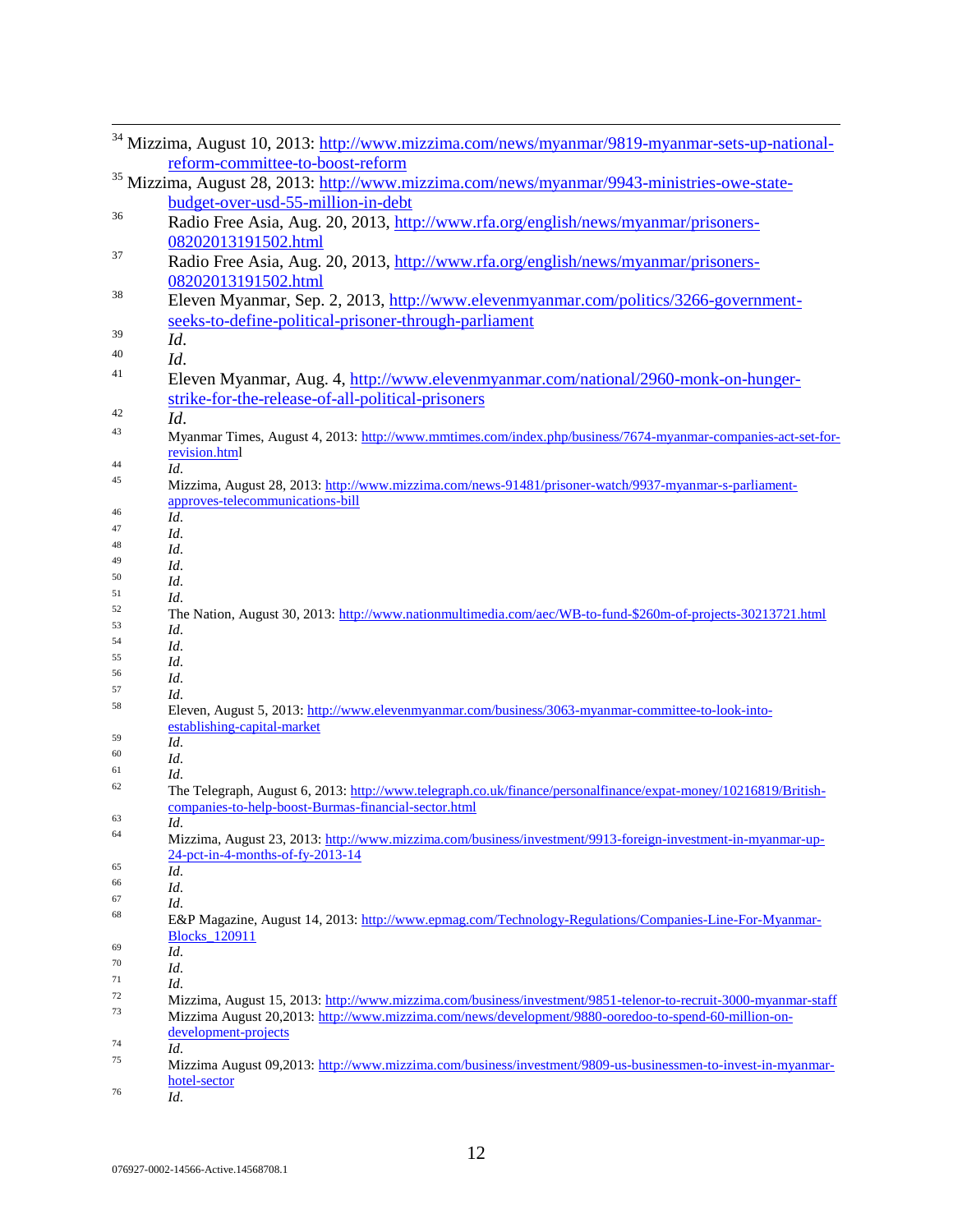| 77            | Bloomberg Businessweek August 8, 2013: http://www.businessweek.com/articles/2013-08-08/myanmars-foreign-          |
|---------------|-------------------------------------------------------------------------------------------------------------------|
|               | investors-face-office-space-shortage                                                                              |
| 78            | Id.                                                                                                               |
| 79            | Mizzima August 09,2013: http://www.mizzima.com/business/investment/9809-us-businessmen-to-invest-in-myanmar-      |
|               | hotel-sector                                                                                                      |
| 80            | Id.                                                                                                               |
| 81            | Id.                                                                                                               |
| 82            | Mizzima, August 4, 2013: http://www.mizzima.com/business/investment/9843-myanmar-to-build-largest-international-  |
|               | airport                                                                                                           |
| 83            | Bloomberg, August 11, 2013: http://www.bloomberg.com/news/2013-08-11/incheon-named-preferred-bidder-on-           |
|               | myanmar-s-new-global-air-hub.html                                                                                 |
| 84            | Mizzima, August 4, 2013: http://www.mizzima.com/business/investment/9843-myanmar-to-build-largest-international-  |
|               | airport                                                                                                           |
| 85            | Irrawaddy, August 6, 2013: http://www.irrawaddy.org/archives/42209                                                |
| 86            | Irrawaddy, August 14, 2013: http://www.irrawaddy.org/archives/42010                                               |
| 87            | Id.                                                                                                               |
| 88            | Id.                                                                                                               |
| 89            | Id.                                                                                                               |
| 90            | Id.                                                                                                               |
| 91            | Id.                                                                                                               |
| 92            | The Province, August 21, 2013:                                                                                    |
| 93            | http://www.theprovince.com/health/Tobacco+giants+quietly+slip+into+emerging+Myanmar+market/8816634/story.html     |
| 94            | Id.                                                                                                               |
| 95            | Id.                                                                                                               |
| 96            | Id.                                                                                                               |
|               | Hans Thoolen on Human Rights Defenders, August 19, 2013: http://thoolen.wordpress.com/2013/08/19/burmas-land-     |
| 97            | and-environmental-issues-keeps-human-rights-defenders-under-stress/                                               |
| 98            | Id.                                                                                                               |
| 99            | Id.                                                                                                               |
| 100           | Id.                                                                                                               |
| 101           | Id.<br>Bangkok Post, August 26, 2013: http://www.bangkokpost.com/business/news/366469/myanmar-s-land-grab-problem |
| 102           | International Business Times, August 27, 2013: http://www.ibtimes.com/land-seizure-myanmar-continues-despite-     |
|               | reforms-government-faces-internal-external-pressure-develop                                                       |
|               |                                                                                                                   |
|               | <sup>103</sup> Democratic Voice of Burma, August 15, 2013: http://www.dvb.no/news/authorities-reject-un-envoys-   |
|               | request-to-visit-rebel-stronghold-in-laiza/31561.                                                                 |
|               | <sup>104</sup> Democratic Voice of Burma, August 28, 2013: http://www.dvb.no/news/uns-nambiar-en-route-to-        |
|               | kachin-rebel-hq/31979.                                                                                            |
|               | <sup>105</sup> The Irrawaddy, August 29, 2013: http://www.irrawaddy.org/archives/43097.                           |
|               | <sup>106</sup> Asia Times, August 29, 2013: http://www.atimes.com/atimes/Southeast_Asia/SEA-02-290813.html.       |
|               |                                                                                                                   |
|               | <sup>107</sup> The Irrawaddy, September 2, 2013: http://www.irrawaddy.org/archives/43238.                         |
| $^{108}\,Id.$ |                                                                                                                   |
|               | <sup>109</sup> The Irrawaddy, September 2, 2013: http://www.irrawaddy.org/archives/43295.                         |
|               | <sup>110</sup> The Wall Street Journal, August 22, 2013:                                                          |
|               | http://online.wsj.com/article/SB10001424127887323980604579028470044647520.html; Radio                             |
|               |                                                                                                                   |
|               | Free Asia, August 21, 2013: http://www.rfa.org/english/news/myanmar/quintana-                                     |
|               | 08212013165046.html.                                                                                              |
|               | <sup>111</sup> Democratic Voice of Burma, August 14, 2013: http://www.dvb.no/news/un-calls-for-talks-in-burma-    |
|               | after-latest-clash-in-arakan-state/31518.                                                                         |
|               | <sup>112</sup> The Irrawaddy, August 12, 2013: http://www.irrawaddy.org/archives/41836.                           |
|               |                                                                                                                   |
|               | <sup>113</sup> Reuters, August 12, 2013: http://www.reuters.com/article/2013/08/12/us-myanmar-violence-           |
|               | idUSBRE97B0AM20130812.                                                                                            |
|               | <sup>114</sup> The Irrawaddy, August 14, 2013: http://www.irrawaddy.org/archives/42004.                           |
|               | <sup>115</sup> Democratic Voice of Burma, August 26, 2013: http://www.dvb.no/news/mp-blames-local-authorities-    |
|               | for- $htan-gone-riot/31923$ .                                                                                     |
|               |                                                                                                                   |